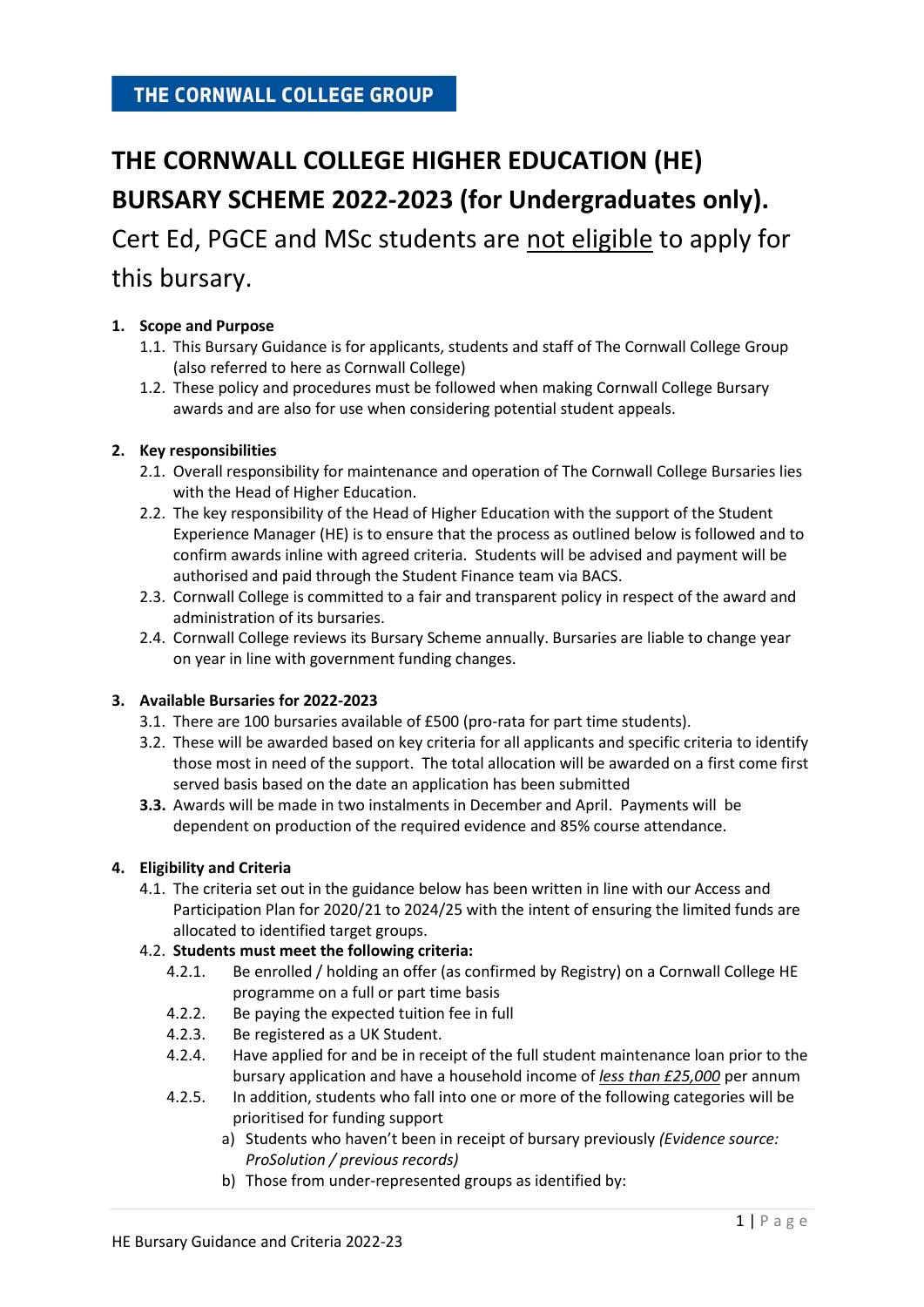# THE CORNWALL COLLEGE GROUP

- i. Declared disability at stated on enrolment *(ProSolution or HEI Portal)*
- ii. Care leaver (as defined by any adult who has spent time in care) *(Selfdeclared)*
- iii. Areas of low participation based on postcode: In the instance of postcode, those in areas of low participation rates will be prioritised. These will be those where the postcode states 'yes' in a Uni Connect target area. For more information about Polar4 please see [https://www.officeforstudents.org.uk/data-and-analysis/young-participation](https://www.officeforstudents.org.uk/data-and-analysis/young-participation-by-area/)[by-area/](https://www.officeforstudents.org.uk/data-and-analysis/young-participation-by-area/)

# **Administration Process for 2022-2023 for Bursaries administered by Cornwall College**

# **5. Application**

- 5.1. Apply here [University Support -](https://www.cornwall.ac.uk/university/university-support/) Cornwall College
- 5.2. If you have applied for student finance and have given your 'consent to share' we will be able to use this information to view your household income. If a student does not 'consent to share' with Student Finance England, Cornwall College is unable to make an assessment of the student's financial situation and therefore it is not possible to award a Bursary.
- 5.3. If you are currently self-funding, you will need to supply evidence of household income. Evidence includes P60, payslips, bank statements.
- 5.4. The opening date for applications is **3rd October 2022** and you will be able to apply via The Cornwall College Group website
- 5.5. The number of bursaries is limited and therefore meeting the eligibility criteria cannot guarantee an award. Bursaries will be awarded by priority area. In the event of a more applications than funds available, we will use the date of application to make the final decision on the award.
- 5.6. **Bursaries are awarded at the discretion of The Cornwall College Group and are not a student entitlement.**
- 5.7. **Applications must be submitted electronically received before noon on 31st October 2022**
- 5.8. Applications will be processed from 1<sup>st</sup> November and notified after this date. A panel will review successful applications prior to awarding funds. We will inform all those who have been successful by the end of November 2022.

### **6. Payment**

- 6.1. Bursaries will be paid in 2 equal instalments throughout the year on condition that the recipient has achieved a target of 85% attendance at college.
- 6.2. Where bursary eligibility changes (for example, due to non-attendance at college) Cornwall College will recover any payment by either:
	- 6.2.1. Reducing any subsequent bursary payments to recover the overpaid amount (this may occur where a student is continuing with their studies)
	- 6.2.2. Requesting the overpayment be repaid in full. Failure to repay the amount due may result in commencement of litigation.

### **7. Outstanding fees and other monies owing to Cornwall College**

7.1. Where a student has fees or other monies owing to Cornwall College relating to their studies, Cornwall College may withhold the bursary payment until such time as the outstanding amount has been paid. Please see Cornwall College's Fees Policy for further information about non-payment of fees.